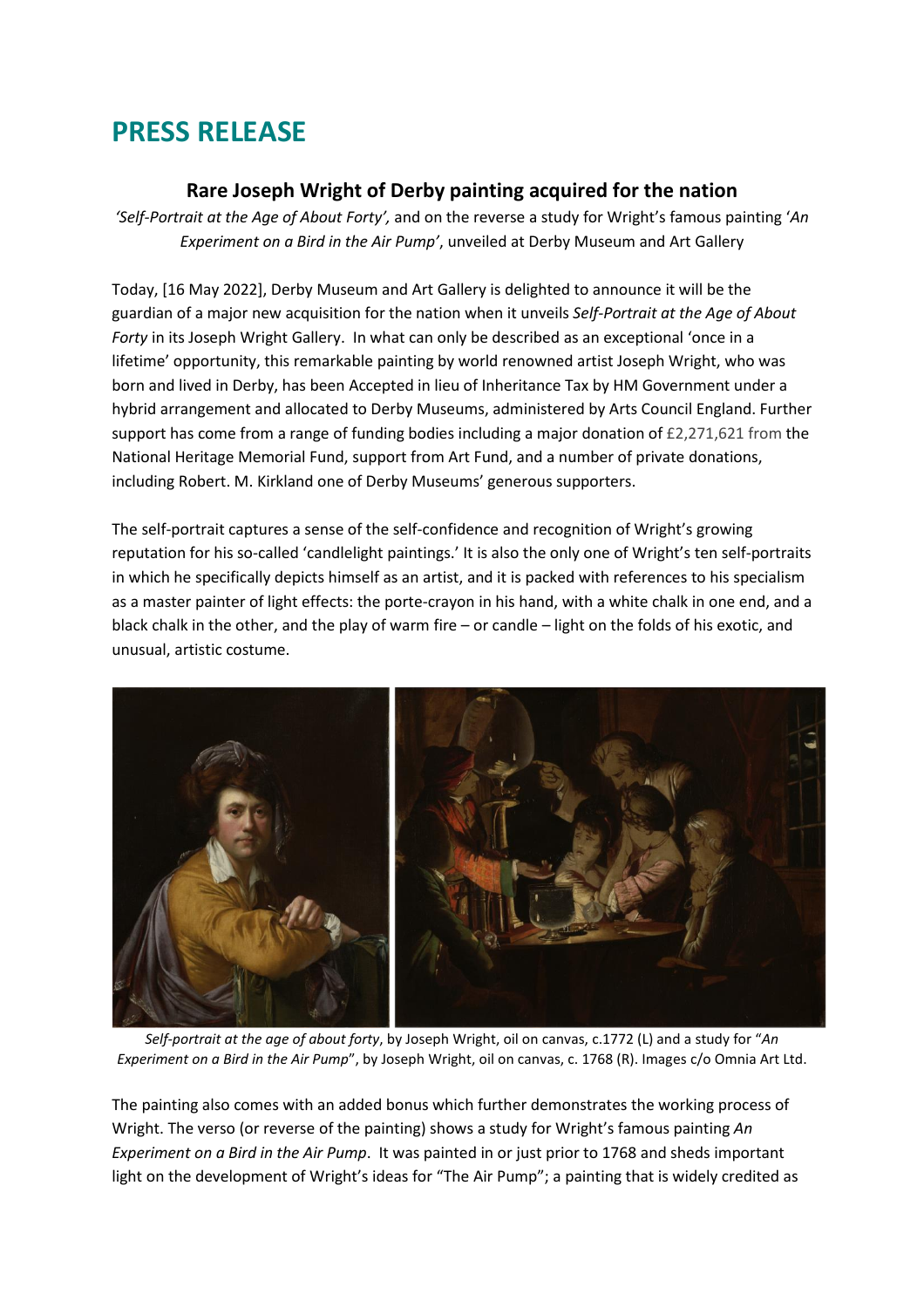the artist's masterpiece and the first of his works to enter a British public collection when it was acquired by the National Gallery in 1863.

Owned as part of a private collection since it was completed in around 1772, the self-portrait has seldom been exhibited in public and now it will take pride of place at Derby Museum and Art Gallery, home of the largest collection of the work of Joseph Wright of Derby in the world. It will complement the existing collection as it represents what could be seen as a defining moment in Wright's career. By 1772, just one year prior to his influential tour of Italy, Wright had firmly established himself as what one fellow artist described as 'the most famous painter now living for candlelights', with the public exhibition of paintings such as The Orrery, The Air Pump, and Alchymist.

The painting, which is approximately 30 by 25 inches, is in its original elaborate frame and will be on permanent display in the Joseph Wright Gallery at Derby Museum and Art Gallery in a bespoke freestanding case which allow both sides of the painting to be viewed. The case will also be turned occasionally due to the different orientations of the two sides of the work (portrait and landscape). A high-resolution image of the side not currently shown in its correct format will also accompany the work on display to help visitors understand what they are looking at.

**Lucy Bamford, Curator at Derby Museums and Art Gallery, and Joseph Wright expert said: '**We are extremely excited to be able to add this remarkable painting to our existing Joseph Wright collection. The way it depicts his growing confidence as an artist is wonderful, and the incredible verso is the icing on the cake as it tells us so much about his way of working.

'We are delighted to have it on permanent public display where it can be enjoyed by local, national, and international followers of Wright's work. Not only is it a work of significant artistic quality, but it also adds greatly to the stories that we share around Wright and our visitors' understanding of the artist, helping us to cement Derby Museums as the go-to place for the study and appreciation of Wright's work on both a national and international level.'

**Tony Butler, Director of Derby Museums said**: 'The acquisition of this painting is a triumph for Derby Museums. The work has never been in public ownership having remained in private hands since it was executed in a studio not far from where Derby Museum and Art gallery is now. We feel a palpable sense of "bringing Joseph Wright of Derby back home.'

'It has been a remarkable achievement for a regional museum organisation like Derby Museums to secure the funding to save this wonderful painting for the nation. I thank Arts Council England for their support via the Acceptance in Lieu "hybrid offer" scheme, which then helped us unlock funding from the Art Fund, the National Heritage Memorial Fund, The Headley Trust, Omnia Art and a number of generous individuals and organisations. We have also been touched by Derby Museum supporters, many of whom have made incredibly generous donations.'

**Edward Harley, OBE, Chairman, Acceptance in Lieu Panel, said:** 'I am delighted that Derby Museums has been allocated this remarkable work which depicts on one side Wright's self-portrait, the only surviving version which shows him as a practicing artist, and on the other side a preliminary study for his famous *An Experiment on a Bird in the Air Pump*. It is fitting that the painting has been allocated to Derby where the artist was based for most of his career. The painting demonstrates the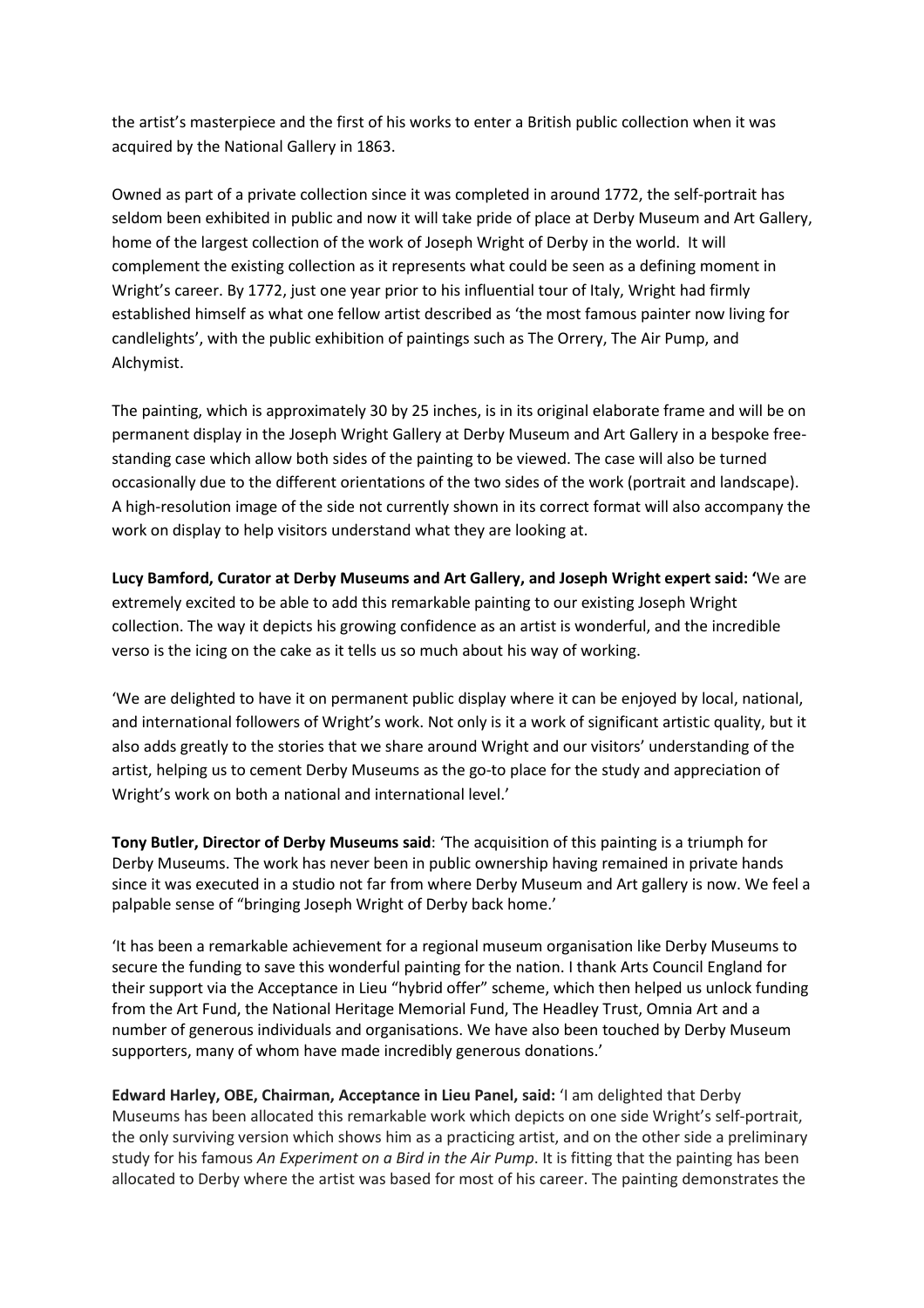close bond that Wright had with his patron, Thomas Coltman, to whom the artist gave this work. The portrait of Coltman and his wife Mary (National Gallery) counts among the artist's greatest achievements.'

**Arts Minister Lord Parkinson said:** 'It is wonderful that this rare self-portrait by Joseph Wright has been saved for the nation and acquired by Derby Museums. Thanks to the Government's Acceptance in Lieu scheme, this fantastic piece will be exhibited at Derby Museum and Art Gallery where it will take pride of place in the world's largest collection of his works.'

**Dr Simon Thurley CBE, Chair, National Heritage Memorial Fund said:** 'The National Heritage Memorial Fund is delighted to support Derby Museums with a major donation of £2.3million to ensure that this magnificent self-portrait joins their collection. This painting has been privately owned since the 1770s and rarely exhibited, so we are very proud that thanks to our grant this work by Joseph Wright, one of Britain's most brilliant and compelling eighteenth century painters, will be on display at Derby Museum and Art Gallery for all to enjoy.'

**Jenny Waldman, Director of Art Fund, said**, 'Art Fund is delighted that this remarkable painting, which has been in private hands for the past 250 years, will now be on public display at Derby Museum and Art Gallery for all to enjoy. It is very exciting that the work is joining the museum's exceptional Joseph Wright collection, enhancing audiences' understanding of the artist's career, with the verso giving a unique insight into his process. Thanks to the generosity of our members, Art Fund is able to support new acquisitions that build museums' collections for public benefit.'

Derby Museums is very grateful to Omnia Art Ltd, the independent art advisers, who took advantage of the Acceptance in Lieu Scheme to ensure the painting came to the museum. Omnia recognised that there was nowhere more appropriate to hang Joseph Wright's Self Portrait than at Derby, where it can now be displayed amongst his most famous paintings.

#### **-Ends-**

**Available for interview** Lucy Bamford, **Curator at Derby Museums and Art Gallery** Tony Butler, **Chief Executive, Derby Museums**

#### **Media viewings**

Media visits may be able to be arranged prior to the painting going on display. To arrange/register your interest, please contact the Culture Communications Collective:

- Adela Cragg: [adela@culturecommscollective.com](mailto:adela@culturecommscollective.com) / 07532 685 614
- Morag Wood: [morag@culturecommscollective.com](mailto:morag@culturecommscollective.com) / 07976 081 044
- Simon Oliver: [simon@culturecommscollective.com](mailto:simon@culturecommscollective.com) / 07720 438007

#### **Notes to editors**

#### **About Joseph Wright of Derby**

Born in Derby in 1734, Wright is an internationally renowned artist, whose paintings and works on paper adorn the walls of major galleries the world over. Derby Museums is home to the world's largest collection of his work, and also houses the Joseph Wright Study Room which is home to over 300 drawings and sketches by Wright, as well as engravings, letters and a large library of related books.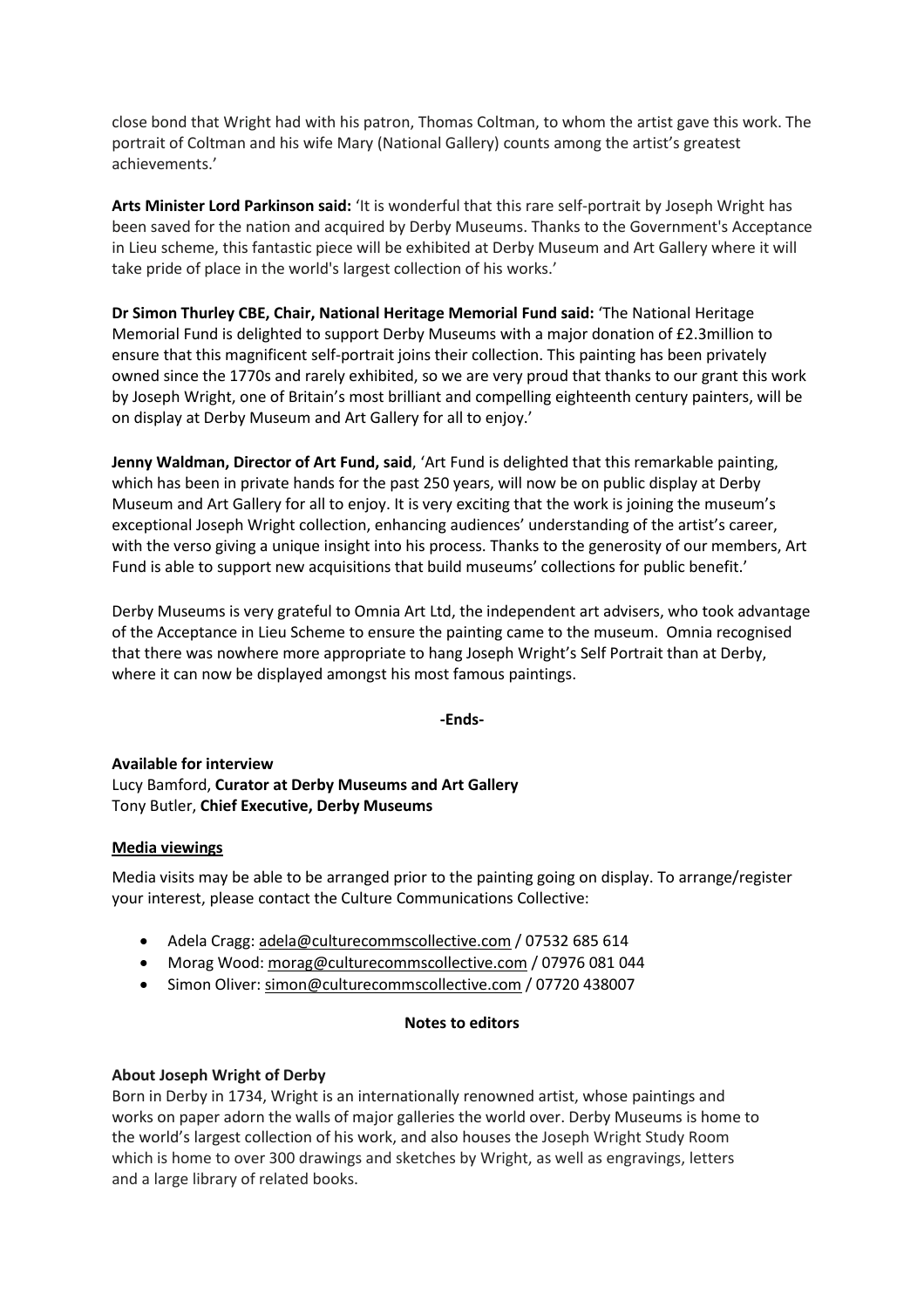#### **About the display**

The painting will be on permanent display, but due to its delicate nature, and to support its conservation, it will be on its special plinth for certain periods and then 'rested' from time to time to preserve it for future generations. When it is not on its double-sided plinth visitors will be able to view information about the verso on the interpretation panels that have been specially created to tell its wider story.

#### **About Derby Museums**

- Founded in 2012, Derby Museums is an independent charitable trust that manages three museums in the city, the Museum and Art Gallery, Pickford's House and the new Museum of Making and holds and curates all the art and collections within them, including the world's largest collection of paintings by Joseph Wright of Derby. [www.derbymuseums.org](http://www.derbymuseums.org/)
- Derby Museums inspires all generations to be makers, artists and thinkers. It aims to bring as many of the objects and treasures in the collections into the public domain as possible and to present them in ways that delight and inspire via education and learning programmes, events and exhibitions, in order to share knowledge and inspire creativity and making amongst the people of Derby.
- As a charitable trust, Derby Museums relies on funding and grants from organisations, as well as donations from businesses and the general public, all of which are gratefully received in order to ensure that admission to the museums remains free for all. It is also a National Portfolio Organisation supported by Arts Council England.

#### **About the Acceptance in Lieu Hybrid model**

The painting has been Accepted in lieu of Inheritance Tax by HM Government under a hybrid arrangement and allocated to Derby Museums. The amount of tax that could have been settled by the acceptance of this painting exceeded the actual liability payable by the offerors. The painting settled £779,619 and Derby Museums, to whom the painting has been permanently allocated in accordance with the condition attached to the offer, made good the difference of £2,720,380 with the assistance of grants from the National Heritage Memorial Fund and the Art Fund and a number of private donors and foundations.

Details of the work are as follows: Joseph Wright of Derby (1734-97) Self Portrait at the age of about 40 c.1772-73 On the reverse Study for 'The Air Pump' 30 x 25 ins

EXHIBITED Graves 1901, no.27 National Gallery 1986, no.3, fig.2 Tate Gallery 1990, no.94 Tate Britain, 2014, BP Spotlight: Joseph Wright of Derby

#### LITERATURE

Benedict Nicholson, Wright of Derby, no.167, p.229; pp.38, 103, 108; Frontispieces and p.21, fig.6 Allan Braham, Wright of Derby: Mr & Mrs Coltman, National Gallery exhibition booklet, 1986, p.12

Judy Egerton, Wright of Derby, Tate Gallery exhibition catalogue, 1990, p. 156 Matthew Craske, Joseph Wright of Derby, Painter of Darkness, 2020, pp.204-5